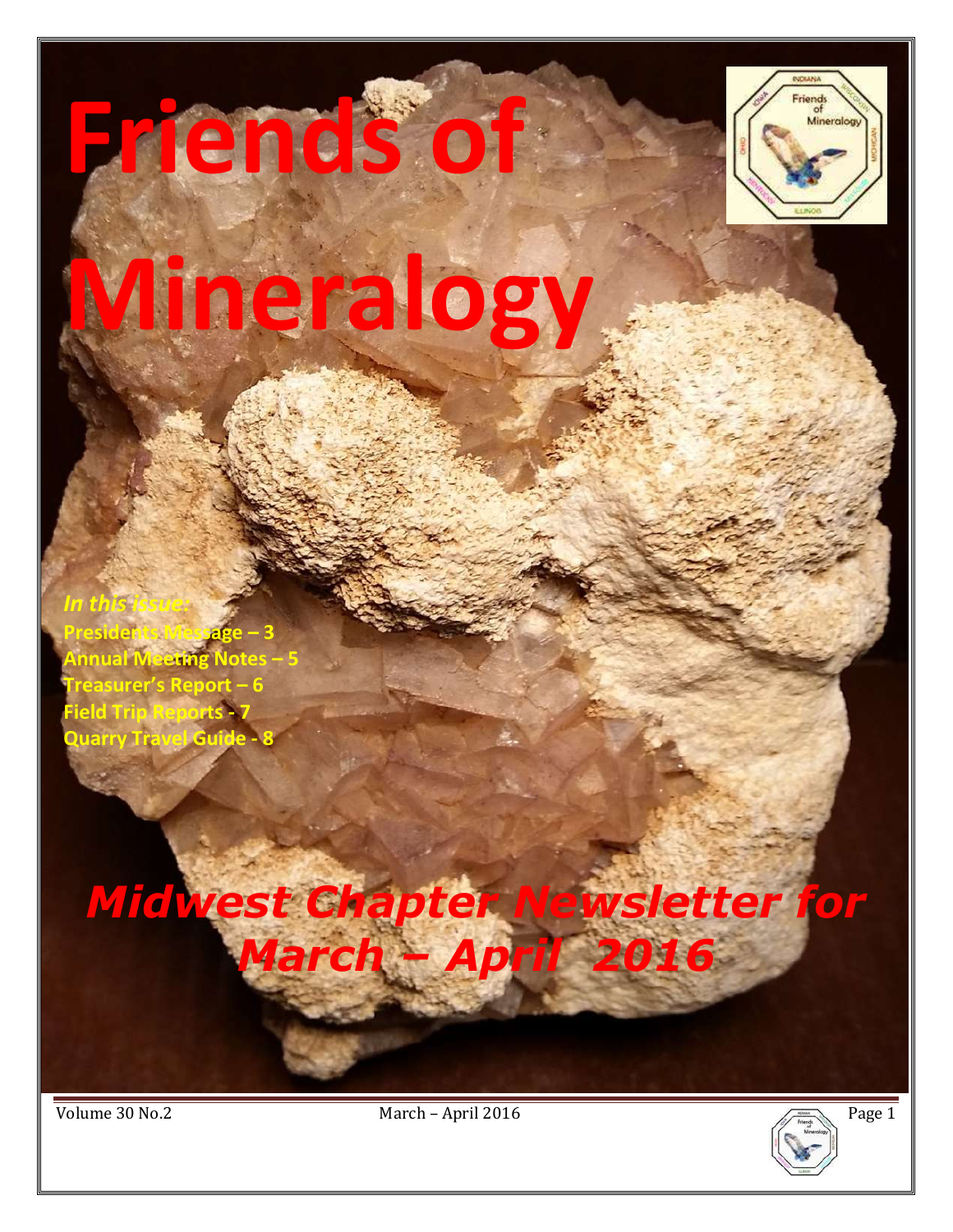Newsletter published bimonthly in January, March, May, July, September and November. Please submit all information for publication in the newsletter by the  $15<sup>th</sup>$  of the previous month.

*Chapter Website:*

*National Website:*

*On the Cover – Fluorite, Calcite and Barite Mundy's Landing, Kentucky 6.0" x 5.0"* 

#### **2016 Officers**

**President -** Clyde Spencer, 1858 Robin Hood Dr., Fairborn, Ohio 45324 (937)878-9988 c\_spencer123@att.net

**Vice President Programs –**Randy Marsh, 6152 Old Stone Ct., Hamilton, Ohio 45011 (513)515-7890 marsh.rg@pg.com.

**Vice President Field Trips -** Reggie Rose, 4287 Parkmead Dr. Grove City, Ohio 43123 (614)875-2675 captaino@core.com

**Secretary –** Frank Konieczki, 50355 W. Huron River Dr. Belleville, Michigan 48111 734-699-3321 hadflavious@aol.com

**Treasure**r - Jeff Spencer, 4948 Beachwood Dr., Cincinnati, Ohio 45244 (513)248-0533 jspencer@jsite.com

**Liaison Officer** – Nelson Shaffer, Ph. D., Indiana Geological Survey 611 N. Walnut Grove Ave., Bloomington, IN 47405 Phone: 812-855-2687 shaffern@indiana.edu

**Fund Raising (Committee Chair) -** Vacant

**Newsletter (Committee Chair)** Tom Bolka, 2275 Capestrano Dr. Xenia, Ohio 45385 (937)760-6864 tbolka@att.net

#### Affiliations:

 THE MINERALOGICAL RECORD THE MINERALOGICAL SOCIETY OF AMERICA AMERICAN GEOLOGICAL INSTITUTE ROCKS & MINERALS MAGAZINE

Our purpose is to organize and promote interest in and knowledge of mineralogy; to advance mineralogical education; to protect and preserve mineral specimens and promote conservation of mineral localities; to further cooperation between amateur and professional and encourage collection of minerals for educational value; and to support publications about mineralogy and about the programs of kindred organizations.

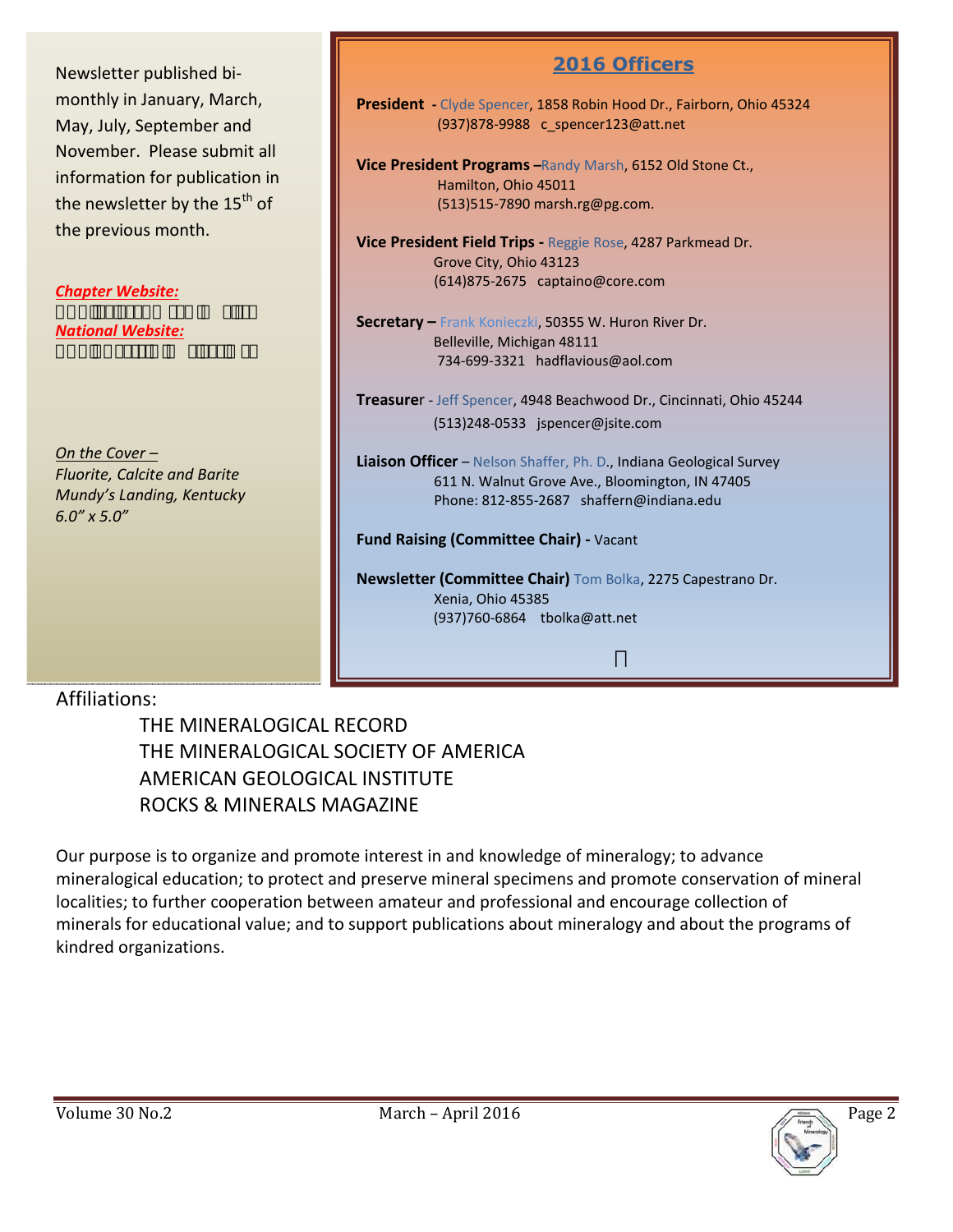#### President's Message

I just got back from the Tucson show, where Randy Marsh (Midwest Chapter Representative) and I (National Vice President) attended the National general membership meeting and the Board of Director's business meeting. We were delayed on our return trip and missed our connecting flight in Atlanta. We checked into a hotel near the airport at midnight (with the ambiance of planes taking off and landing) and



got up at 5:30 to catch our flight back to Ohio. The security lines were long (probably because of all the cancelled flights the previous day, Monday) and we were among the last to board. It was a bit of a shock to go from sunny skies and temperatures in the 80s, to overcast skies and snow sticking to the trees here.

We have a solution to the ongoing problem of a vacant secretary position. Frank Konieczki, from Michigan, has volunteered to serve as secretary. Since this is a position that is supposed to be elected, and the 2016-year election is over, I think that the best solution is to appoint Frank as Secretary *Pro Tempore'* at the beginning of meetings this year that he can attend, or monitor by phone. If he is interested in continuing to serve in the capacity of secretary in 2017, we will put him on the slate of officers put up for election next November. Look for his first submission of meeting minutes in this issue of the newsletter.

ODNR has given us a green flag to run our own safety training independently from them. Scott Kell will be updating and revising his already excellent curriculum and offering training on March 19<sup>th</sup> at Wittenberg University. However, Randy Marsh (safety training committee chairman), John Rakovan, and I will be meeting with Jeff Hoblick, from MSHA, prior to that, to try to clear up some remaining nebulous points about how to comply with the regulations. It turns out that besides the regulations that are available on the internet to anyone who wants to take the time to read them, MSHA also has volumes of interpretations of those regulations. (I hope that there isn't also a secret handshake!)

I have been volunteered to help Julian Grey find speakers for the 2017 FM symposium in Tucson, held in conjunction with the Tucson Gem and Mineral Society (TGMS) convention. The topic for the show in 2017 will be *Midwest Minerals*. If you think that you would like to give a talk for the symposium, start working on your presentation and let me know about your interest. Surely, we have some people in our chapter with special knowledge or experience with Midwest minerals! While everyone appreciates pretty pictures, I'd like to encourage you to give something more substantive. What comes to mind, as an example, is an explanation for why we have such an abundance of celestine, fluorite, and sphalerite associated with the Findlay Arch, despite those minerals containing fairly rare elements. Even if you can't give a talk, you might want to make plans to attend Tucson in 2017.

The hoped for display of blue mineral specimens, from FM chapter members, in display cases on the TGMS convention floor this year was canceled because of poor response. However, National will again attempt to have one or two display cases from FM members on the convention floor. That is begging for a good response from Midwest chapter members.

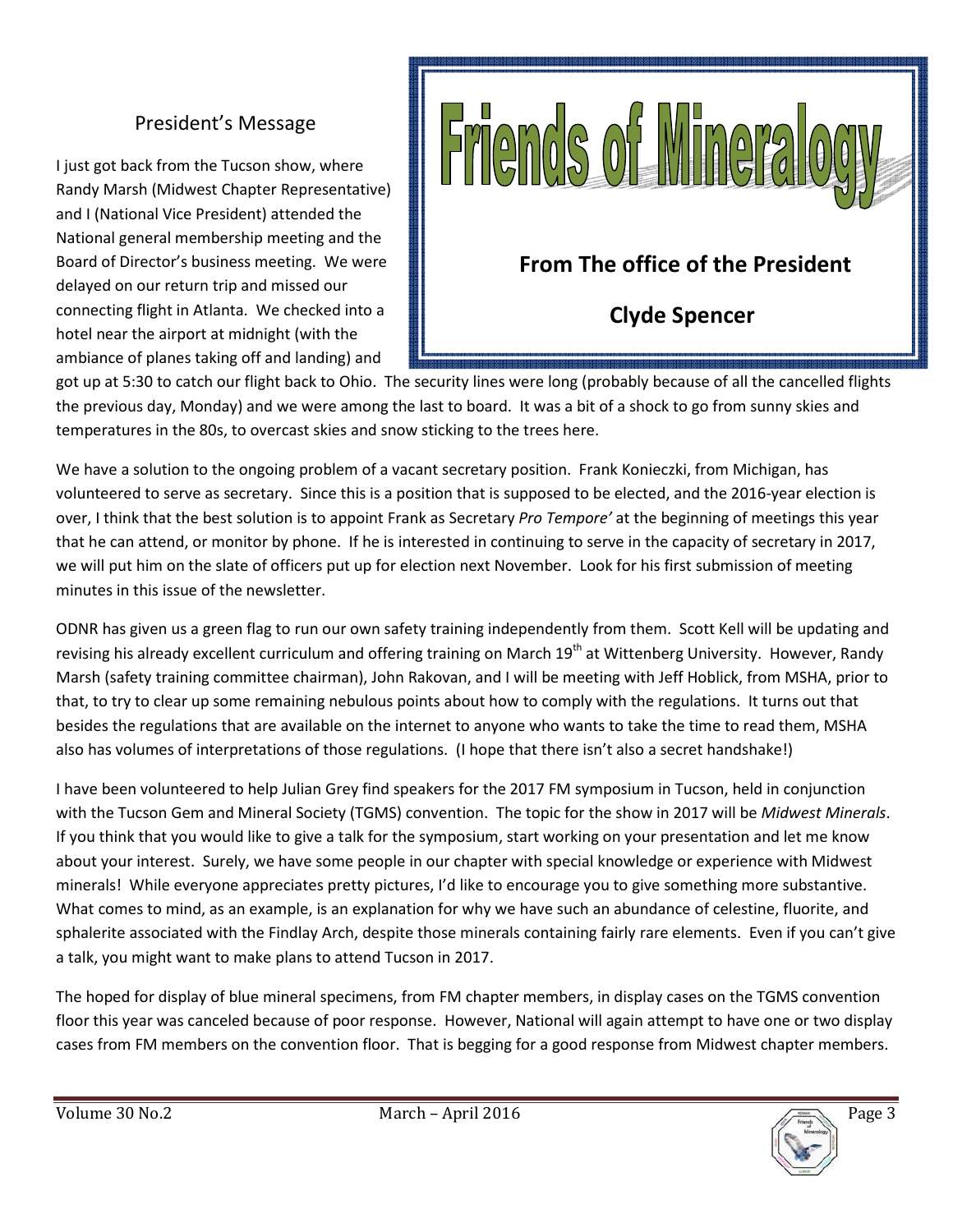For those of you who couldn't make it to Tucson, but would like to sample the flavor of the show, Jolyon Ralph has a number of photographs on his Mindat.org website.

During the annual business meeting in Tucson, the Board of Directors voted to have the National website hosted on For those of you who couldn't make it to Tucson, but would like to sample the flavor of the show, Jolyon Ralph has a<br>number of photographs on his <u>Mindat.org</u> website.<br>During the annual business meeting in Tucson, the Boar our requirements to be sure that it is the best solution for our needs. I want to be sure that there aren't any downsides to being connected that closely with National and Mindat.

Lastly, while reading a recent newsletter from the A. E. Seaman Mineral Museum, I noted the following: "The datolite was collected about 1980 from an underwater area discovered by a park ranger and prior to restrictions on such collecting." Now I can appreciate that there might be concerns about excavating in a National Park, or damaging outcrops in what is supposed to be preserved for the viewing of future generations. But, isn't it being a bit overzealous to restrict collecting of minerals from areas that are out of sight and visited by almost no one except potential collectors? Eventually, the rocks in the shore area will be destroyed by wave action and no one will ever be able to collectors? Eventually, the rocks in the shore area will be destroyed by wave action and no one will ever be able to<br>enjoy what once existed. Fundamentally, the bureaucrats that decided to restrict collecting seem to think outdoor experiences should be akin to watching TV, with no opportunities to touch or take away anything, even when most cannot see the things collected by a small minority who would be willing to get off the bea about you, but I think that our lives are being over-regulated. is solution for our needs. I want to be sure that there aren't any dual of being connected that closely with National and Mindat.<br>Astly, while reading a recent newsletter from the A. E. Seaman Mineral Museum, I noted the f should be akin to watching TV, with no opportunities to touch or take away anything, even<br>things collected by a small minority who would be willing to get off the beaten path. I don't<br>x that our lives are being over-regula t are out of sight and visited by almost no one except potential<br>rea will be destroyed by wave action and no one will ever be able to<br>ureaucrats that decided to restrict collecting seem to think that one's<br>g TV, with no op





#### *FM brass at the January 16 meeting in Columbus*

L to R: Frank Konieczki Konieczki (secretary), Jeff Spencer (treasurer), Clyde Spencer (president), Randy Marsh (Program Vice President), Reggie Rose (Field Trip Vice President)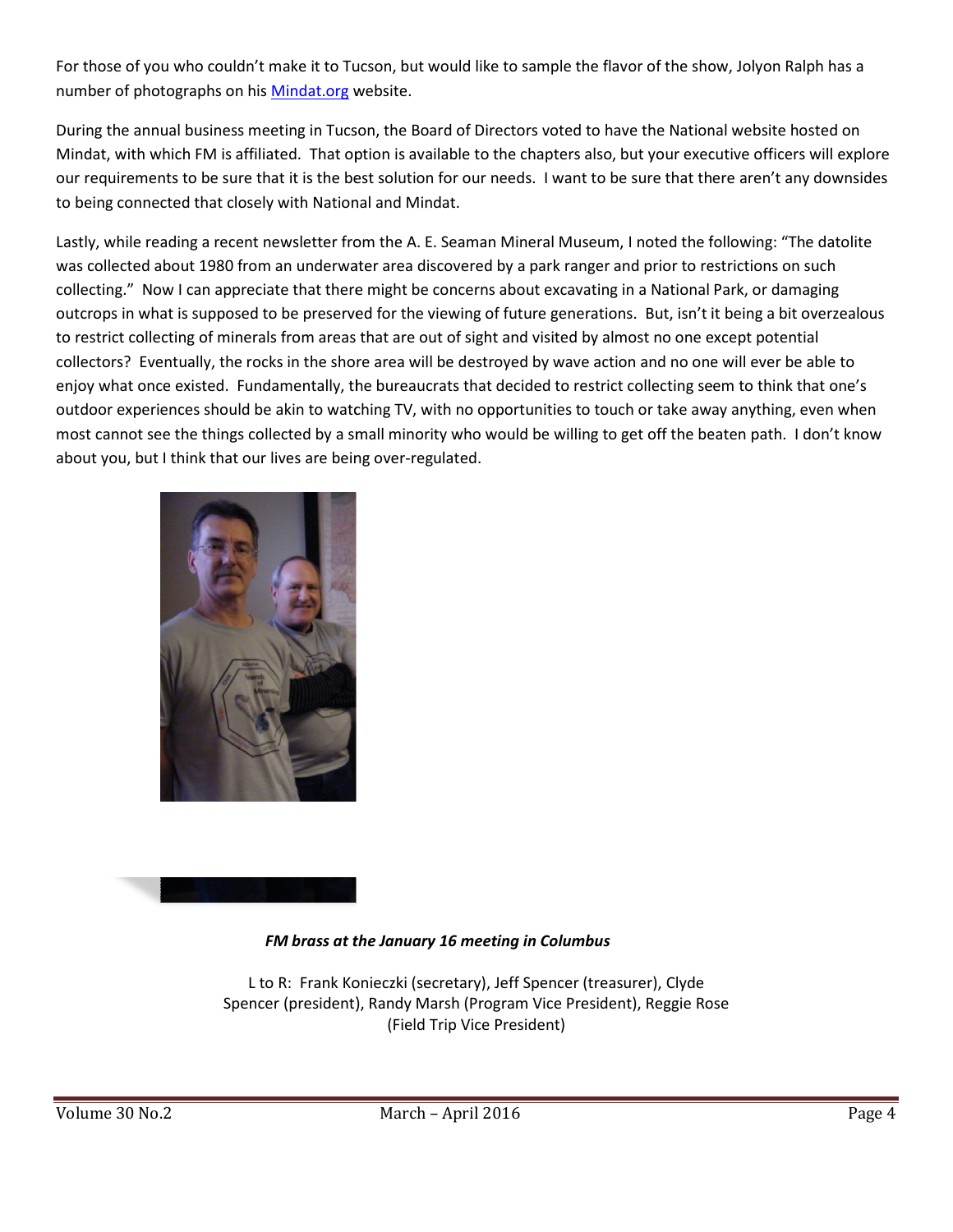### *Annual Meeting Minutes (11/7/2015)*

Friends of Mineralogy, Inc. Midwest Chapter Meeting Minutes- January 16, 2016 Orton Hall, Ohio State University Columbus, Ohio

**Called to order** by President Clyde Spencer at 12:42 PM. 10 members present, including the following officers: Clyde Spencer, President; Randy Marsh, Vice President Programs; Reggie Rose, Vice President Field Trips; Jeff Spencer, Treasurer.

No formal agenda/old business was presented.

#### **New Business:**

**Treasurer's Report**: Jeff Spencer reported that the 2015 financial reconciliation has been completed. The 2015 financial report dated 12/31/15 was provided to all present. The beginning balance for 2015 was \$ 1,938.29, and income totaled \$4,088.00. Expenditures for 2015 were \$1,933.48, bringing the ending balance to \$4,092.81. Forty two members have paid 2016 dues to date, and a list of members who have not yet paid their 2016 dues will be compiled.

President Spencer indicated that he will inquire about the use of the \$200 donation from Ken Bladh's wife.

President Spencer mentioned that changes to the national bylaws and dues are being discussed, and he is on the committee for revisions.

First Vice President and Chairman of Programs Randy Marsh stated the 4<sup>th</sup> Annual Friends of Mineralogy Midwest Chapter Symposium is set for 3/12/16. The topic is Midwest Fluorites, and the speakers include John Rakovan and Jeff Scovil. Any members who have specimens that might enhance the displays are encouraged to bring them for exhibition, and to contact Randy for details.

Vice President Marsh reminded the attendees that the Geological Society of America is holding their annual meeting in Champaign-Urbana in April, and they are requesting guest speakers that would be willing to do presentations that relate to this year's theme, Mississippi Valley Type and Other Deposits of the Midwest USA. The meeting will be preceded by two days of field trips.

MSHA safety refresher training is scheduled to be conducted by Scott Kell on 3/19/16. The ODNR will also hold training on 3/25/16. President Spencer discussed concerns regarding the requirement of some quarries that field trip participants have MSHA training certification. It is not legally required, but local quarry operators have come to expect MSHA training as a requirement, though only site specific training is mandatory under MSHA Regulations Part 46. Providing training under Part 45, rather than Part 46 has been considered and reviewed, but Part 45 training is of concern for several reasons. The ODNR provided training is not specifically tailored for hazards encountered by collectors. Scott Kell's training session is designed for collectors. There was some discussion at the meeting regarding the merits of contacting individual quarries about what training requirements are needed, but no consensus was reached.

President Spencer indicated that recent attempted contacts with the Webmaster for the current website, which is affiliated with University of Indiana, have not been successful. So, Treasurer Jeff Spencer has explored the possibility of creating our own website. Jeff Spencer remarked that a web domain can be secured before a website format is finalized, and that the initial cost to obtain a domain for two years was \$85.00. A motion to establish a new FoM

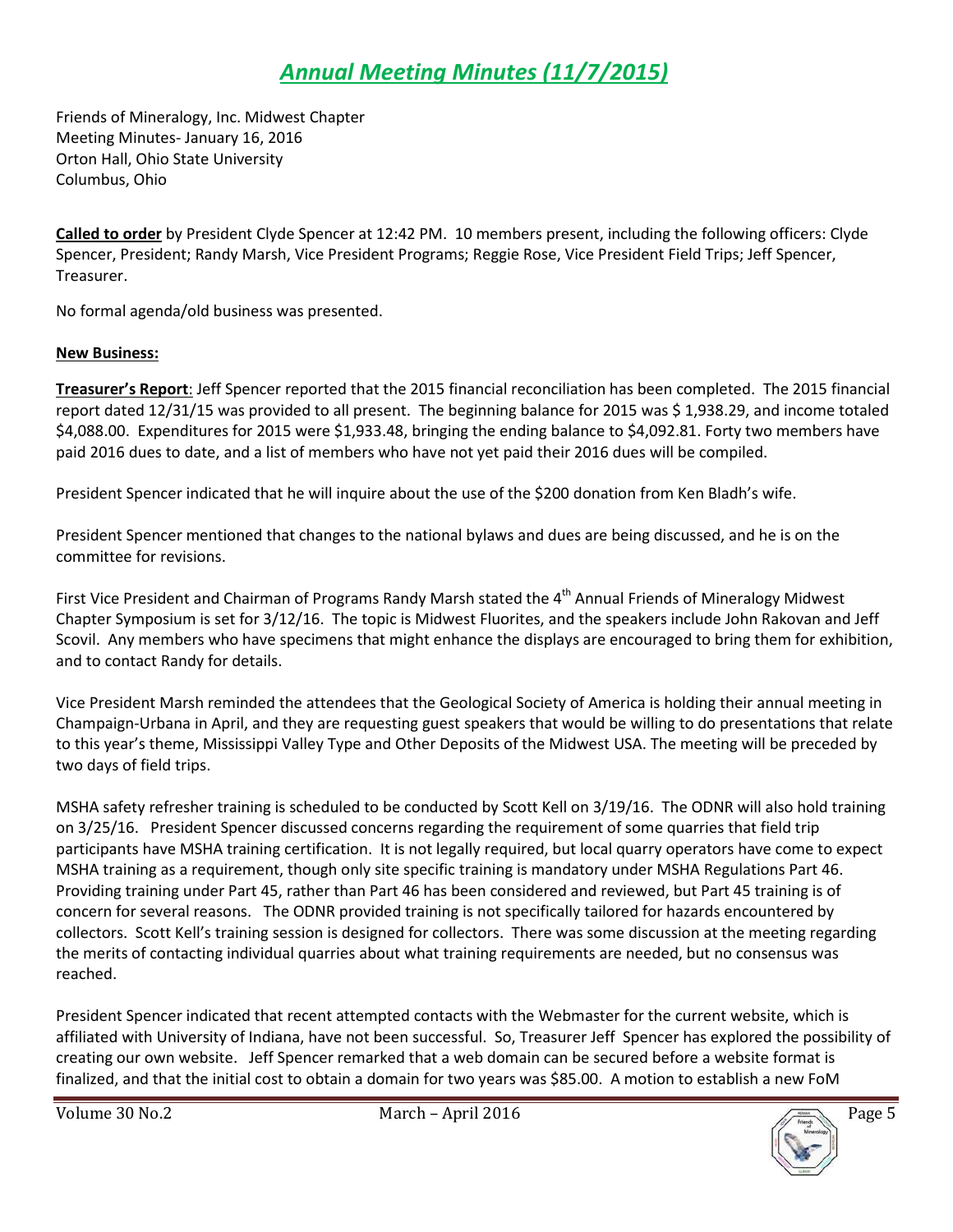The motion was brought for a vote and carried unanimously.

Midwest Chapter website by obtaining a domain name at a preliminary cost of \$85.00 was made (JSpencer/RMarsh/P).<br>The motion was brought for a vote and carried unanimously.<br>President Spencer stated that the goals and object President Spencer stated that the goals and objectives of the organization are clearly specified in the constitution, but some clarification is sought regarding possible new ideas to further the goals. Suggestions for such expenditures included funding for scholarships, obtaining specimens to provide for student research, or a specified annual project.

included funding for scholarships, obtaining specimens to provide for student research, or a specified annual project.<br>The Ohio Aggregates and Industrial Minerals Association (OAIMA) has started an educational outreach pro President Spencer has provided an informal commitment that FoM Midwest Chapter will assist in providing speakers. President Spencer has provided an informal commitment that FoM Midwest Chapter will assist in providing speakers.<br>On a related topic, President Spencer suggested that 2<sup>nd</sup> Vice President, Field Trips Chairman Reggie Rose, in preparing specimen kits for schools. This topic, as well as that referenced in the preceding paragraph, will be further discussed at the next meeting, owing to time constraints.<br><u>Meeting adjourned</u> 1:50 PM (Rose/Royal/P) to further the goals. Suggestions for such expenditures<br>o provide for student research, or a specified annual project.<br>(OAIMA) has started an educational outreach program, and<br>t that FoM Midwest Chapter will assist in prov

#### Meeting adjourned 1:50 PM (Rose/Royal/P)

Program: Presentation- Geological History of Ohio by Dr. Dale Gnidovec, Collections Manager and Curator, Orton<br>Geological Museum, followed by a tour of the museum's mineral collection and Mendenhall Hall. Geological Museum, followed by a tour of the museum's mineral collection and Mendenhall Hall.

Respectfully submitted by Frank Konieczki, Secretary pro tem'

#### *Treasurers Report*

#### **2015 Wrap-up**

We closed out 2015 with \$4092.81 in our treasury. This included \$860.00 in 2016 dues for 43 members. Significant items included \$717.00 that was raised by selling donated items at The Cincinnati Geo-Fair. Special thanks go to The Cincinnati Gem and Mineral Society for allowing this.

> Randy Marsh designed and purchased a new banner and stand for \$88.73 There are still t-shirts available so if you would like to order any please contact Randy Marsh.

I need a volunteer to perform the annual audit of our financial records. It's not a difficult task and I can send you the required files and instructions via email. If you would like to volunteer, please contact me, Jeff Spencer at *ispencer@jsite.com* tems at The Cincinnati Geo-Fair. Special thanks go to The Cincinnati<br>Marsh designed and purchased a new banner and stand for \$88.73<br>are still t-shirts available so if you would like to order any please<br>t Randy Marsh.<br>a vol

#### **2016 Activity**

Since January  $1^{st}$ , 34 additional members have paid \$680.00 in dues. Thirty were repeat members and 4 new members registered. Of the 2015<br>membership, 37 have still not registered. Remember, if you have not membership, 37 have still not registered. Remember, if y registered at the time that a field trip is announced, you will not be eligible for that trip!

**John Davis with the new banner at the Indianapolis Museum Geo-Fair**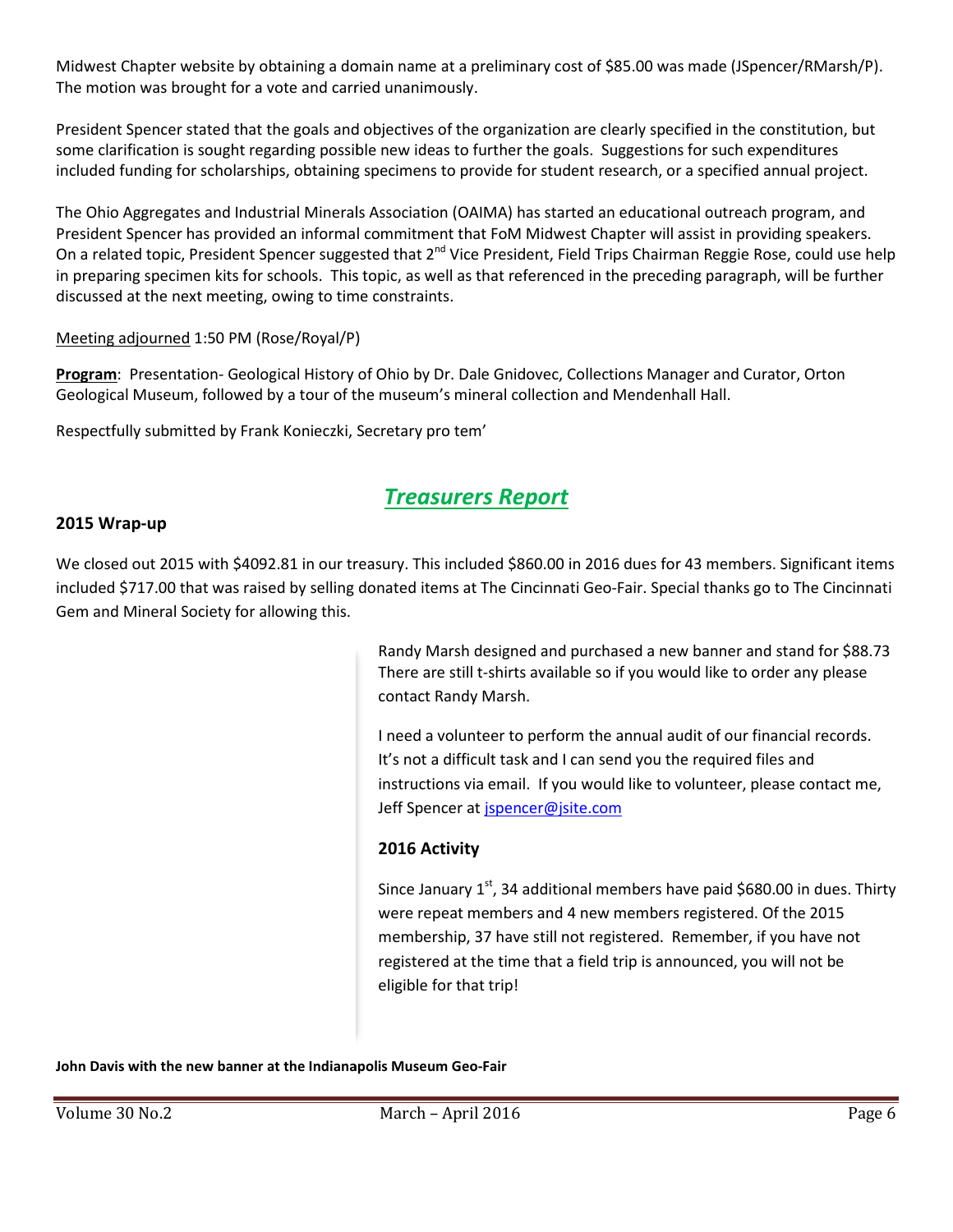## *FM on the go………*

# Field Trip Reports

#### **Overview of 2016 Tucson Trip**

Clyde and I arrived in Tucson on Monday, February 8 and stayed through the following Monday, February 15. In contrast to the cold and snowy conditions in the Midwest, the weather in Tucson was wonderful for our entire stay with daily highs in the mid 80's and endless sunshine.

On the afternoon of our arrival, we peeked into Westward Look to ogle specimens that most people can only dream of ever owning. We ran into an old acquaintance of Clyde's, Victor Yount, who had a wonderful collection of crystallized gold specimens from Pontes e Lacenda, Mato Groso, Brazil. Below is a snapshot of one. Needless to say, we didn't purchase any.

On Tuesday, we headed out to some of the usual venues, including the Inn Suites and 22<sup>nd</sup> Street show. My overall impression was that there wasn't much new and exciting versus last year and that the prices had crept upwards. Like last year, I found the some deals with Chinese vendors who were willing to bargain. Tuesday afternoon was the FM General Membership meeting. There was considerable discussion about what we have been doing in the Midwest Chapter for collector-specific annual training to get the pink-piece-of-paper that most quarries are now requiring.

We headed to the University of Arizona Flandrau Science Center and Planetarium on Wednesday to view a special exhibit called *American Mineral Heritage: The Harvard Collection*. Exquisite specimens of fluorapatite, babingtonite, wulfenite, bornite and spangolite were on display, along with a case containing a wonderful collection of fluorescent minerals from the Franklin, NJ locality. Other highlights were gold specimens from the collection of A.C. Burrage and a case of minerals from the collection of A.F. Holden.

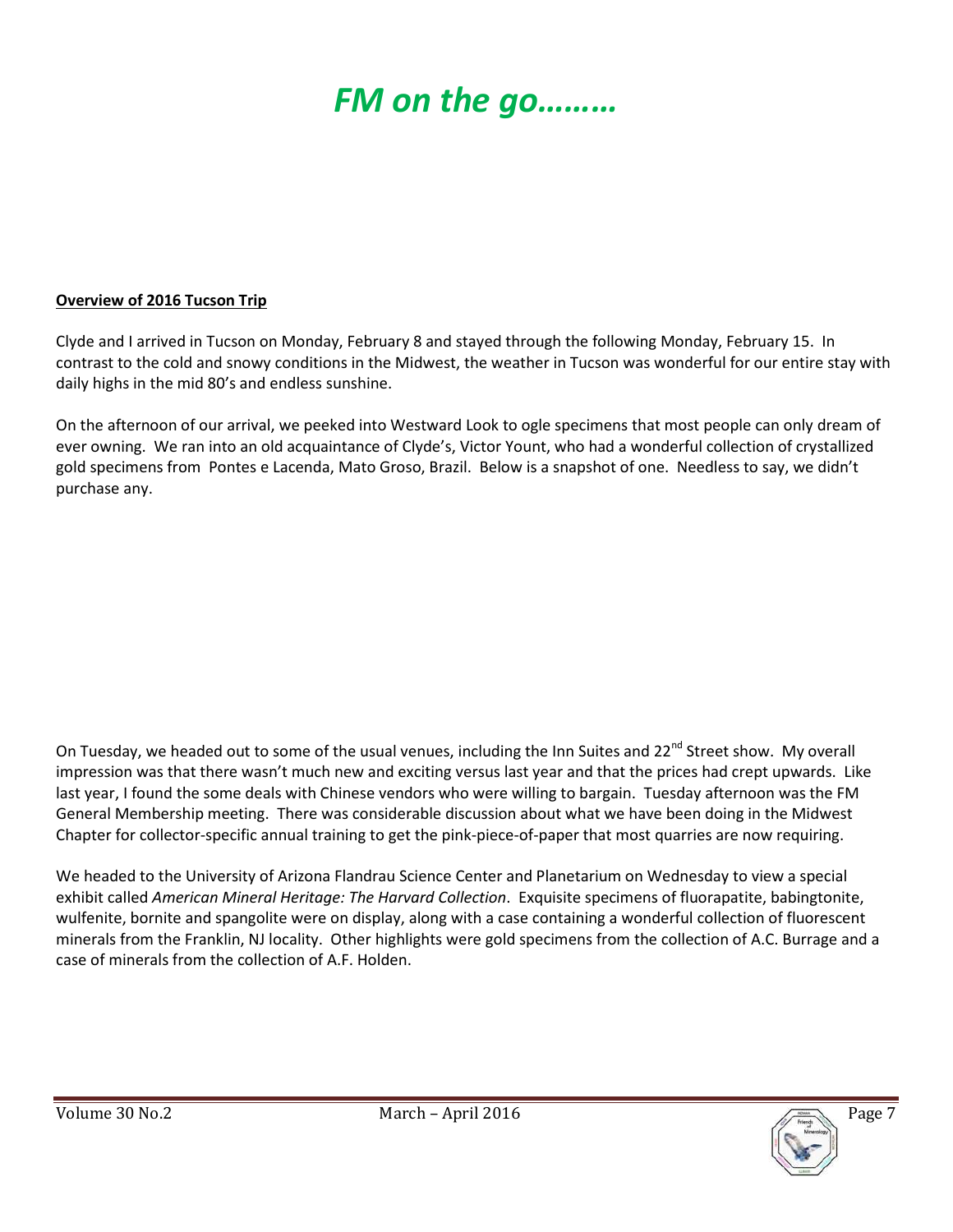The TGMS show started up on Thursday and ran through Sunday. One thing was that noticeable was the encroachment of the jewelry dealings into the part of the convention center where the mineral vendors were located. Quite a few of the high-end dealers had booths set up at the show and were displaying some of the same content at as the Westward Look show. While fun to look at, the prices were way out of reach for the average collector. Some of the other vendors had more reasonable prices on their specimens, although it seemed to me that prices were over inflated relative to what the specimens were worth. In my opinion, some of the best prices at the show were found at the booth of Larry Nuelle, President of the FM Mississippi Valley Chapter.



#### **2016 Ohio MSHA Classes:**

#### **Richland County Library**, Mansfield, OH

The 2016 Mansfield Minerals Collectors Hazard Class (MSHA) training class will be held on Thursday March 17, 2016. The start time is 10:00 am. The class will be at the library, 43 West Third Street, Mansfield, Ohio 44902. Please contact Bill Byrley (614-268-6828 - bbyrley@insight.rr.com) to attend.

#### **Wittenberg University**, Springfield, OH

Saturday, March 19, from 9:00 AM -2:00 PM in Room 262 at the Barbara Deer Kuss Science Center at Wittenberg University, 315 Bill Edwards Drive. The class will include specialized collector specific instruction from ODNR safety expert Scott Kell. Contact FM Program VP Randy Marsh (marsh.rg@pg.com; 513-515-7890) to attend.

#### **ODNR**, Columbus, Ohio

Friday March 25, 2015, from 8am – 4 pm at the ODNR, 2045 Morse Road, in Building E1 in the Assembly Center lecture room. The class will include specialized collector specific instruction from ODNR safety expert Scott Kell. Contact Field Trip Chairman Reggie Rose (captaino@core.com; 614-875-2675) to attend.

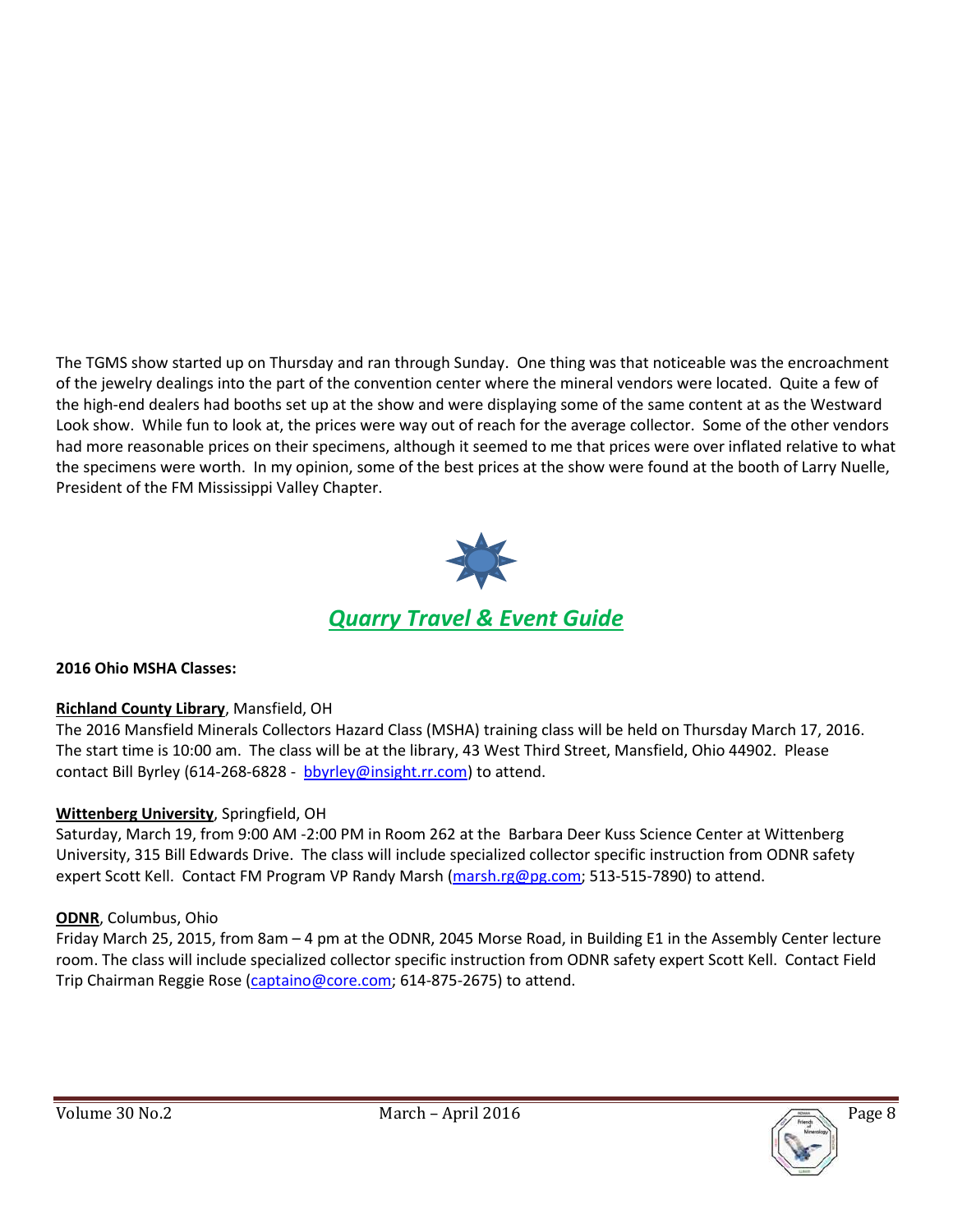### **FRIENDS OF MINERALOGY MIDWEST CHAPTER 4th ANNUAL MINERALOGICAL SYMPOSIUM (SPONSORED BY THE KARL E. LIMPER GEOLOGY MUSEUM)**

## MIDWEST FLUORITES

| <b>White Rock Quarry, Clay Center,</b><br>OH<br>$(1.5 \text{ in. H x } 1.5 \text{ in. W x } 1.5 \text{ in. D})$ | <b>Auglaize Quarry, Junction, OH</b><br>(2.5 in. H x 2 in. W x 1.75 in. D) | Minerva No. 1 Mine, Cave-in-Rock, IL<br>$(2.5 \text{ in H. x } 4.5 \text{ in. W x } 3.5 \text{ in. D})$ |
|-----------------------------------------------------------------------------------------------------------------|----------------------------------------------------------------------------|---------------------------------------------------------------------------------------------------------|

**DATE**: Saturday March 12, 2016 **TIME:** 9:30 AM – 6:30 PM **LOCATION**: Shideler Hall, Miami University, Oxford, Ohio **CONTACT:** Randy Marsh, VP Programs, FM Midwest Chapter (marsh.rg@pg.com or 513-515-7890) DETAILED AGENDA:

9:30-10:00 FM Midwest Chapter Meeting (open to all) 10:00-11:00 *Fluorite* – Arvid Pasto 11:00-12:00 *Midwest Fluorite* – Jeff Scovil 12:00-1:00 Lunch Break and Viewing Time for Specimens 1:00-1:30 *Fluorite in Mississippi Valley Type Deposits* – John Rakovan 1:30-2:00 The Significance of Ultramafic Rocks Underlying the Illinois-Kentucky Fluorspar District - Brett Denny

Volume 30 No.2 March – April 2016 Page 9

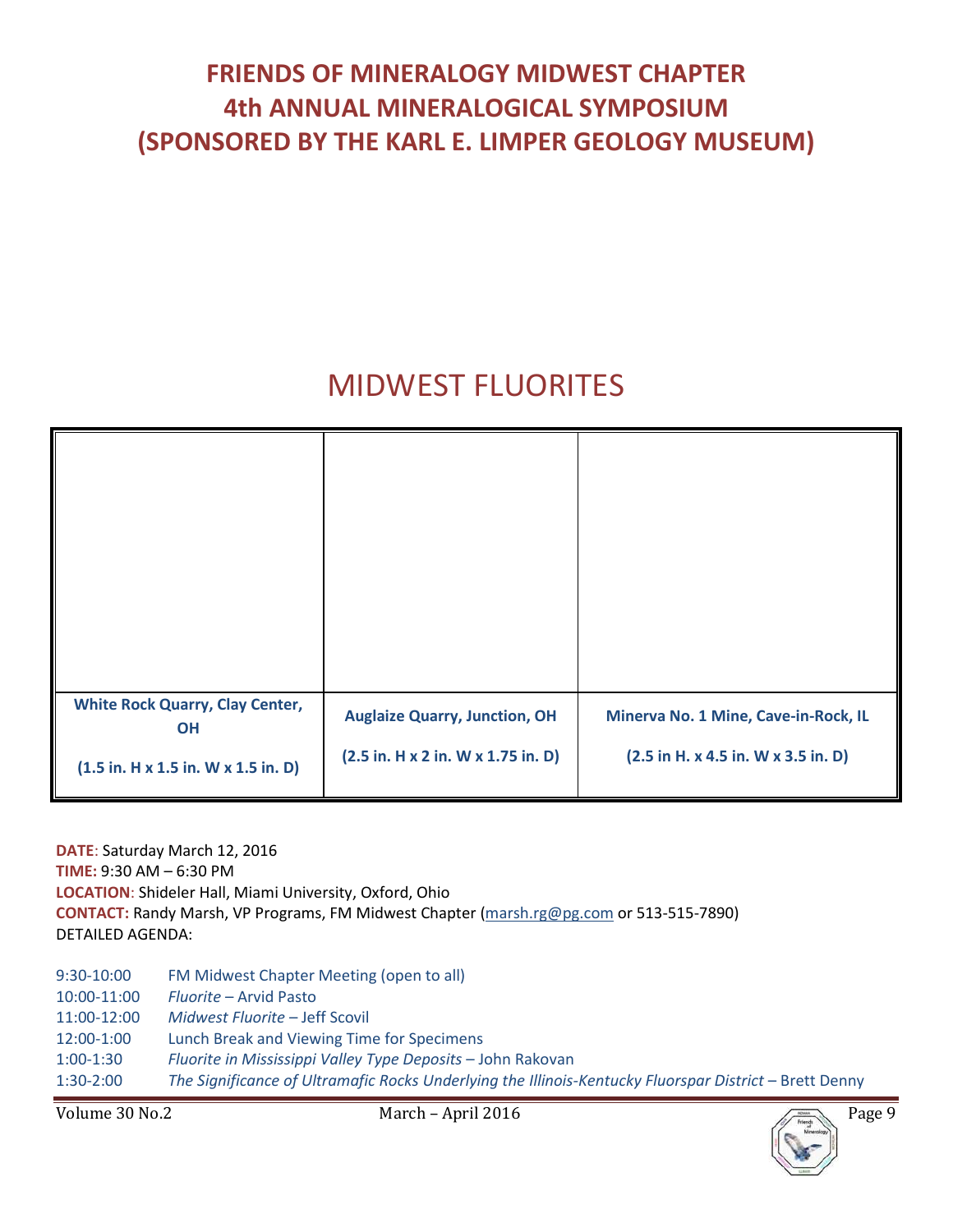| $2:00-2:30$     | Investigating the Nature of the Primary Ore Forming Fluids in the Illinois-Kentucky District - Stuart  |
|-----------------|--------------------------------------------------------------------------------------------------------|
| <b>Kenderes</b> |                                                                                                        |
| $2:30-2:45$     | <b>Break</b>                                                                                           |
| $2:45-3:15$     | Findlay Arch Fluorites - John Medici                                                                   |
| $3:15-3:45$     | The Many Faces of Midwest Fluorites - Nelson Shaffer                                                   |
| $3:45 - 4:15$   | Crystallography of Fluorite - Pete Richards                                                            |
| $4:15 - 4:30$   | <b>Break</b>                                                                                           |
| 4:30-5:00       | Fluorite Deposits of Kentucky - Alan Goldstein                                                         |
| $5:00 - 5:30$   | Selecting Fluorite Specimens & Building a Fluorite Collection: A Mineral Collector's Perspective - Jim |
| Gebel           |                                                                                                        |
| $5:30-6:30$     | Tour of Facility and Viewing Time for Specimens                                                        |

**DIRECTIONS and PARKING:** The Limper Geology Museum is located on the Miami University campus just inside the East and West entrances to Shideler Hall on the first floor. Shideler Hall is located west of the intersection of US Highway 27 and State Route 73. Parking on Saturday is free in the lot across from Shideler Hall (Cook Field Parking Lot on corner of 27 and 73). See map below.

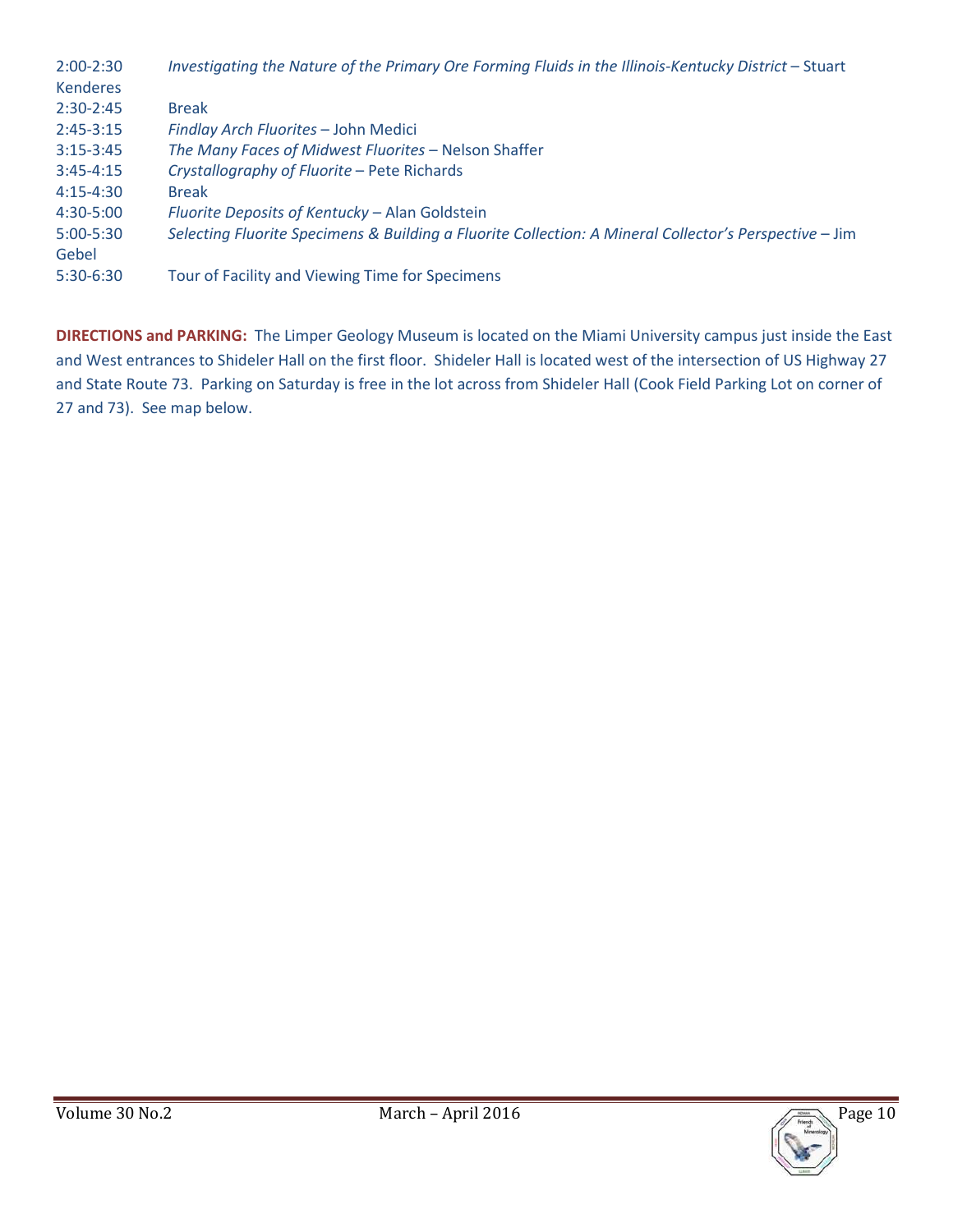February 15, 2016 **For Immediate Release** 

Contact: Greg Hand GeoFairPublicity@Gmail.com 513-662-9171

#### **Cincinnati's Largest Non-Profit Gem, Mineral, Fossil & Jewelry Show Saturday, April 30, and Sunday, May 1 Sharonville Convention Center**

GeoFair, Cincinnati's Largest Non-Profit Gem, Mineral, Fossil & Jewelry Show, will dazzle visitors from 10:00 a.m. to 6:00 p.m. Saturday, **April 30**, and 11:00 a.m. to 5:00 p.m. Sunday, **May 1**, at the Sharonville Convention Center 11355 Chester Road. The 51st annual GeoFair will highlight "Mineral and Fossil Collections in the American Midwest."

Admission to GeoFair is \$9 for adults and \$3 for children (uniformed Scouts enter at no charge). A two-day adult pass is available for \$12. (A coupon for \$2 off adult admission is offered for download at GeoFair.Com ) Plentiful free parking is available at the Sharonville Convention Center.

More than 50 commercial vendors from as far away as Florida and Nevada offer stunning items for sale, ranging from curiosities costing mere pennies to museum-quality specimens costing thousands of dollars.

Family-friendly activities at this year's GeoFair. will include merit badge assistance for scouts, earth science games, gold panning, free mineral collections (for kids under 12), free fossils (for kids under 12), and free identification of your fossils, meteorites, minerals and gemstones.

Since 1965, GeoFair has introduced thousands of families to the pleasures of the earth sciences including collecting minerals and fossils, making jewelry and studying geology. Experts at GeoFair will identify any fossil or mineral specimens or any items of jewelry.. Dozens of displays showcase the rare "finds" of amateur collectors. GeoFair is produced by the Cincinnati Mineral Society and the Cincinnati Dry Dredgers, an association of amateur paleontologists.

For more information on GeoFair 2016, see our website at GeoFair.com